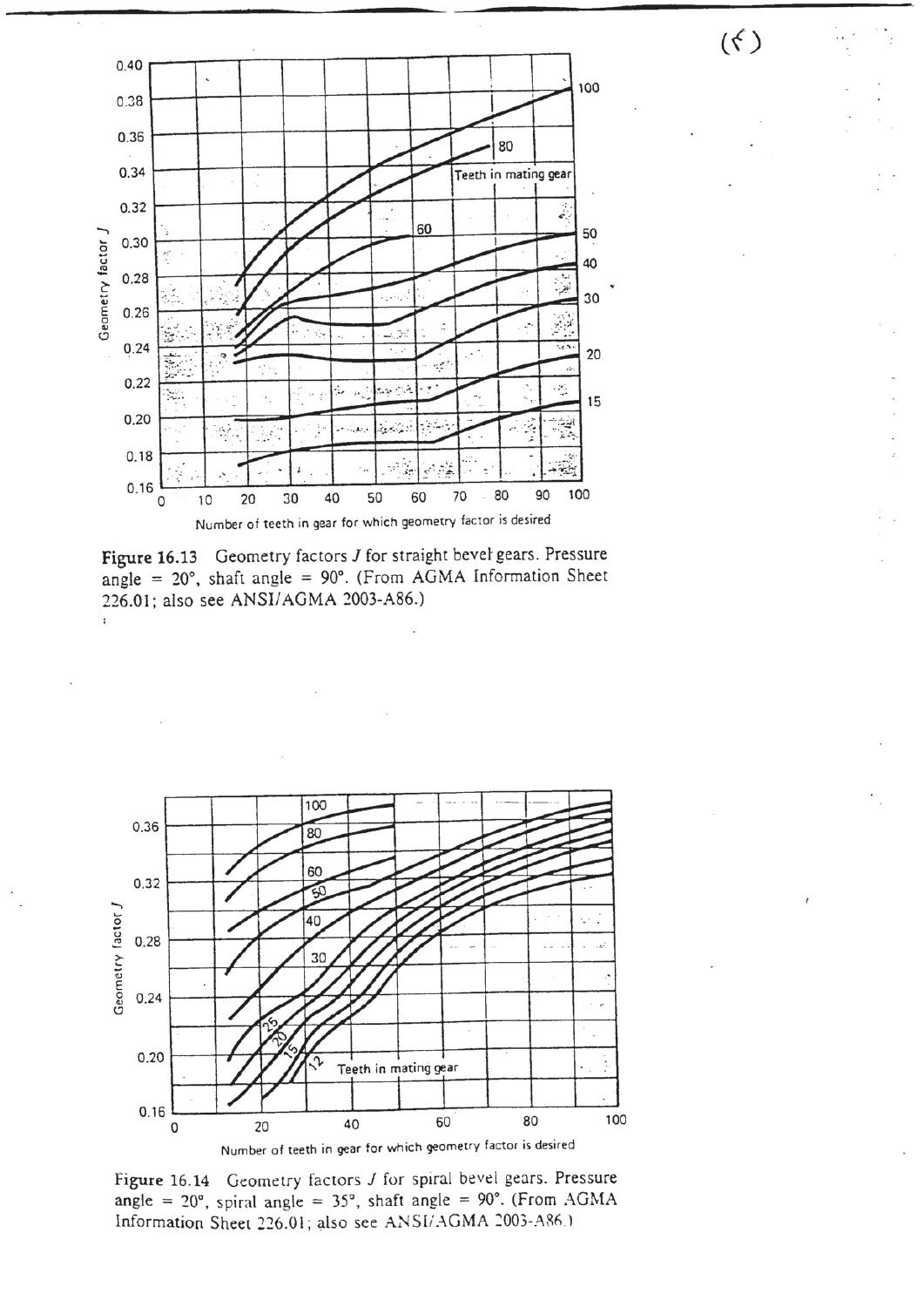

Figure 16.16 Geometry factors  $I$  for spiral bevel gears. Pressure angle =  $20^{\circ}$ , spiral angle =  $35^{\circ}$ , shaft angle =  $90^{\circ}$ . (From AGMA Information Sheet 215.91; also see ANSI/AGMA 2003-A86.)



Figure 16.15 Geometry factors I for straight bevel gears. Pressure angle =  $20^{\circ}$ , shaft angle =  $90^{\circ}$ . (From AGMA Information Sheet 215.91; also see ANSI/AGMA 2003-A86.)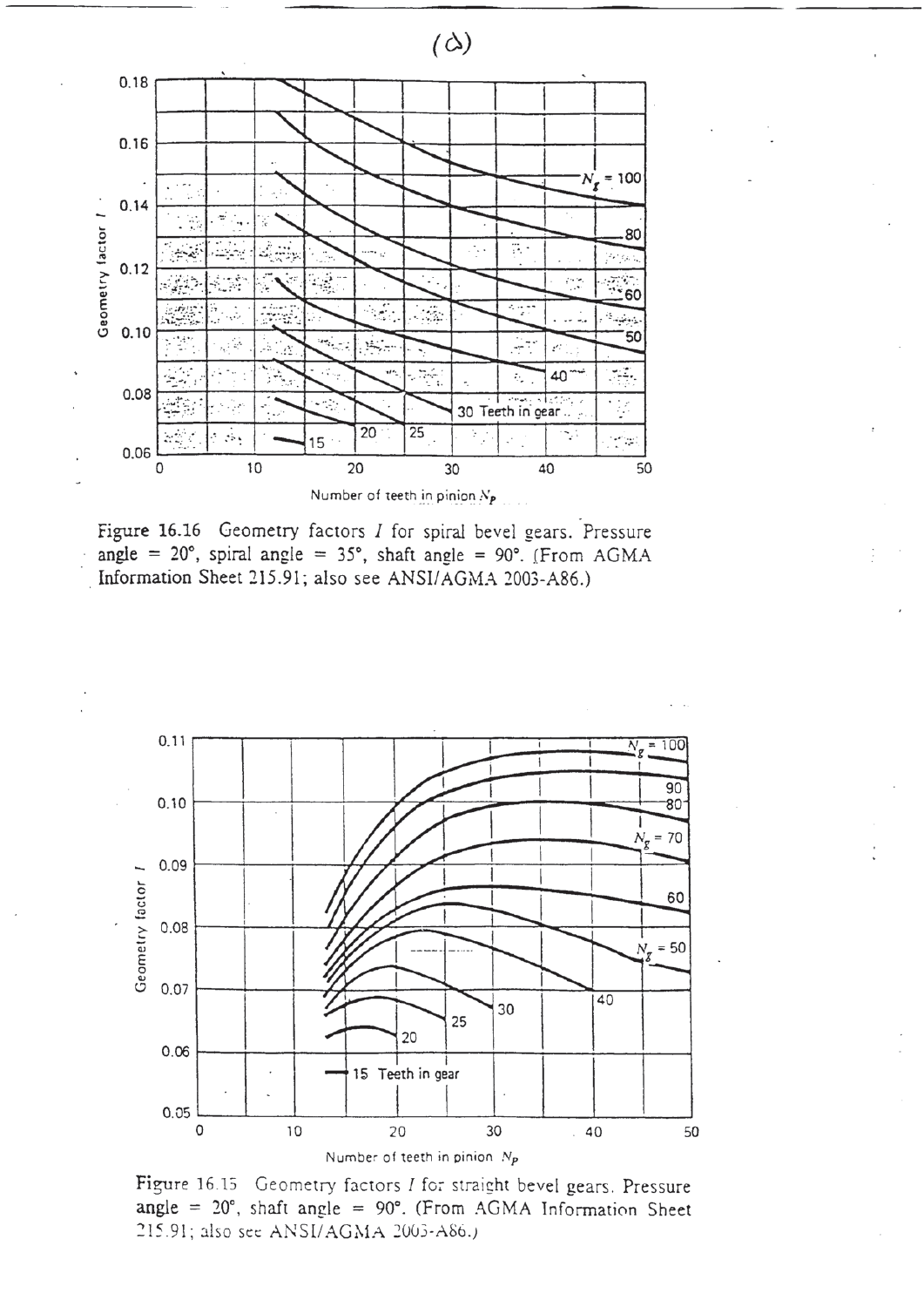$(\hat{\mathsf{y}})$ 

TABLE 17-6

| <b>Standard V-Belt Sections</b> |             |
|---------------------------------|-------------|
|                                 | $-5^{4}04/$ |

| <b>BELT</b><br><b>SECTION</b> | WIDTH a. | THICKNESS <b>b</b> .<br>١n | MINIMUM SHEAVE<br>DIAMETER, in | hp RANGE.<br>ONE OR MORE BELTS |
|-------------------------------|----------|----------------------------|--------------------------------|--------------------------------|
|                               |          |                            | 3.0                            | $1 - 10$                       |
|                               |          |                            | 5.4                            | $1 - 25$                       |
|                               |          | 표                          | 9(0)                           | $15 - 100$                     |
|                               |          |                            | 13.0                           | $50 - 250$                     |
|                               |          |                            | 21.6                           | 100 and up                     |

## TABLE 17-7

Inside Circumferences of<br>Standard V Belts

| <b>SECTION</b> | CIFICUMFERENCE, in                                                                                                                                                                            |
|----------------|-----------------------------------------------------------------------------------------------------------------------------------------------------------------------------------------------|
| A              | 26, 31, 33, 35, 38, 42, 46, 48, 51, 53, 55, 57, 60, 62, 64, 66, 68, 71,<br>75. 78. 80. 85. 90. 96. 105. 112. 120. 128                                                                         |
| B              | 35, 38, 42, 46, 48, 51, 53, 55, 57, 60, 62, 64, 65, 66, 68, 71, 75, 78,<br>79. 81. 83. 85. 90. 93. 97. 100. 103. 105. 112. 120. 128. 131. 136.<br>144, 158, 173, 180, 195, 210, 240, 270, 300 |
| $\mathcal{C}$  | 51, 60, 68, 75, 81, 85, 90, 96, 105, 112, 120, 128, 136, 144, 158, 162,<br>173, 180, 195, 210, 240, 270, 300, 330, 360, 390, 420                                                              |
| D              | 120, 128, 144, 158, 162, 173, 180, 195, 210, 240, 270, 300, 330, 360,<br>390, 420, 480, 540, 600, 660                                                                                         |
| E              | 180, 195, 210, 240, 270, 300, 330, 360, 390, 420, 480, 540, 600, 660                                                                                                                          |

## FIGURE 17-7

Correction factor  $K_t$  for angle of contact. Multiply the rated horsepower per belt by this factor to obtain the corrected horsepower.



TABLE 17-10 Beit-Length Correction Factor  $K_2$ <sup>\*</sup>

| LENGTH FACTOR | NOMINAL BELT LENGTH, in |                |                  |               |               |  |  |
|---------------|-------------------------|----------------|------------------|---------------|---------------|--|--|
|               | A BELTS                 | <b>B BELTS</b> | C BELTS          | D BELTS       | E BELTS       |  |  |
| 0.85          | Up to $35$              | $Up$ to $46$   | $\cdot$ Up to 75 | $Up$ to $12S$ |               |  |  |
| 0.90          | $38 - 46$               | $48 - 60$      | $31 - 96$        | $14-102$      | $Up$ to $195$ |  |  |
| 0.95          | $48 - 55$               | $62 - 75$      | $105 - 120$      | $173 - 210$   | $210 - 240$   |  |  |
| $(X)$ .       | $60 - 75$               | 78-97          | $128 - 158$      | $-240$        | $270 - 300$   |  |  |
| 1.05          | $78 - 90$               | $105 - 120$    | $162 - 195$      | $270 - 330$   | $330 - 390$   |  |  |
| 1.10          | $96 - 112$              | $12S - 144$    | $210 - 240$      | $360 - 420$   | $+20-+80$     |  |  |
| 1.15          | $120$ and $up$          | $158 - 180$    | $270 - 300$      | 480           | $540 - 600$   |  |  |
| 1.20          |                         | $195$ and $up$ | $330$ and up     | $540$ and up  | 660           |  |  |

 $\tilde{i}$ 

3 全社会の11番から

 $\vec{v}_j$ 

\*Multiply the rated horsepower per belt by this factor to obtain the corrected horsepower.

## TABLE 17-11

Suggested Service Factors<br> $K_S$  for V-Belt Drives

|                  | SOURCE OF POWER                        |                              |  |  |  |
|------------------|----------------------------------------|------------------------------|--|--|--|
| DRIVEN MACHINERY | NORMAL TORQUE<br><b>CHARACTERISTIC</b> | HIGH OR NONUNIFORM<br>TORQUE |  |  |  |
| Jniform          | $1.0 \text{ to } 1.2$                  | 1.1 to 1.3                   |  |  |  |
| Light shock      | $1.1 \text{ to } 1.3$                  | $1.2 \text{ to } 1.4$        |  |  |  |
| Medium shock     | $1.2$ to $1.4$                         | $1.4$ to 1.6                 |  |  |  |
| łeavy shock      | $1.3$ to $1.5$                         | $1.5$ to $1.8$               |  |  |  |

 $\mathcal{L}$ 

 $\mathbb{G}^{\times}$ ÷.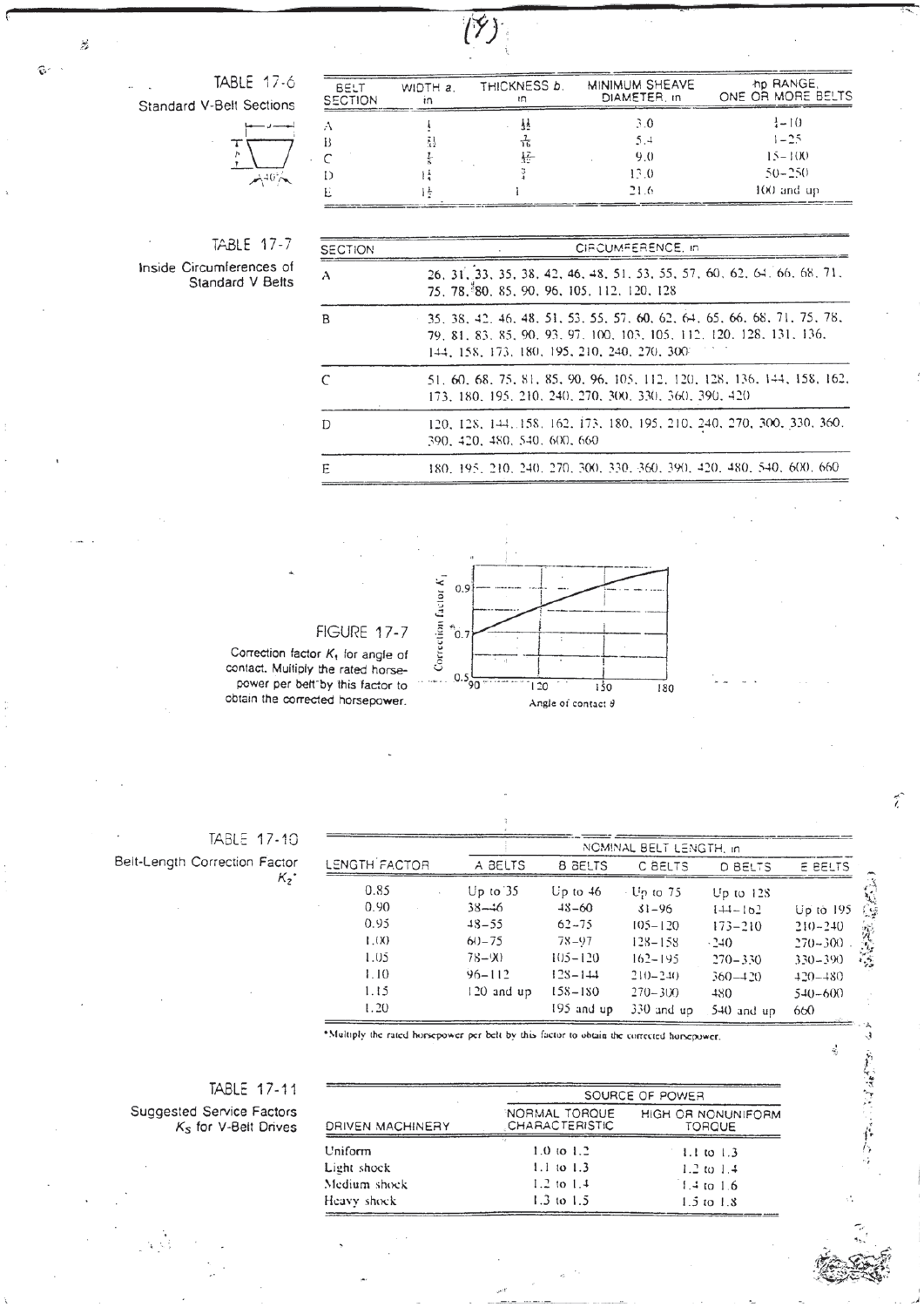| TABLE 17-9           |                         |                              |      | <b>BELT SPEED, ft/min</b> |            |                   |      |  |
|----------------------|-------------------------|------------------------------|------|---------------------------|------------|-------------------|------|--|
| orsepower Ratings of | <b>BELT<br/>SECTION</b> | SHEAVE PITCH<br>DIAMETER, in | 1000 | 2000                      | 3000       | 4000              | 5000 |  |
| Standard V Belts     | A                       | 2.6                          | 0.47 | 0.62                      | 0.53       | 0.15              |      |  |
|                      |                         | 3.0                          | 0.66 | 1.01                      | 1.12       | 0.93              | 0.38 |  |
|                      |                         | 3.4                          | 0.81 | 1.31                      | 1.57       | 1.53              | 1.12 |  |
|                      |                         | 3.8                          | 0.93 | 1.55                      | 1.92       | 2.00              | 1.71 |  |
|                      |                         | 4.2                          | 1.03 | 1.74                      | 2.20       | 2.38              | 2.19 |  |
|                      |                         | 4.6                          | 1.11 | 1.89                      | 2.44       | 2.69              | 2.58 |  |
|                      |                         | $5.0$ and up                 | 1.17 | 2.03                      | 2.64       | 2.96              | 2.89 |  |
|                      | B                       | 4.2                          | 1.07 | 1.58                      | 1.68       | 1.26              | 0.22 |  |
|                      |                         | 4.6                          | 1.27 | 1.99                      | 2.29       | 2.08 <sub>1</sub> | 1.24 |  |
|                      |                         | 5.0                          | 1.44 | 2.33                      | 2.80       | 2.76              | 2.10 |  |
|                      |                         | 5.4                          | 1.59 | 2.62                      | 3.24       | 3,34              | 2.82 |  |
|                      |                         | $-5.8 -$                     | 1.72 | 2.87                      | 3.61       | 3.85              | 3.45 |  |
|                      |                         | 6.2                          | 1.82 | 3.09                      | 3.94       | 4.28              | 4.00 |  |
|                      |                         | 6.6                          | 1.92 | 3.29                      | 4.23       | 4.67              | 4.48 |  |
|                      |                         | 7.0 and up                   | 2.01 | 3.46                      | 4.49       | 5.01              | 4.90 |  |
|                      |                         | 6.0                          | 1.84 | 2.66                      | 2.72       | 1,87              |      |  |
|                      |                         | 7.0                          | 2.48 | 3.94                      | 4.64       | 4.44              | 3.12 |  |
|                      |                         | 8.0                          | 2.96 | 4.90                      | 6.09       | 6.36              | 5.52 |  |
|                      |                         | 9.0                          | 3.34 | 5.65                      | 7.21       | 7.86              | 7.39 |  |
|                      |                         | 10.0                         | 3.64 | 6.25<br>À                 | 8.11       | 9.06              | 8.89 |  |
|                      |                         | 11:0                         | 3.88 | 6.74<br>$\mathbb{R}^2$    | 8.84       | 10.0              | 10.1 |  |
|                      |                         | 12.0 and up.                 | 4.09 | $7.15$ .                  | 9.46<br>ž. | 10.9              | 11.1 |  |
|                      | D                       | 10.0                         | 4.14 | 6.13                      | 6.55       | 5.09              | 1.35 |  |
|                      |                         | 11.0                         | 5.00 | 7.83                      | 9.11       | 8.50              | 5.62 |  |
|                      |                         | 12.0                         | 5.71 | 9.26                      | 11.2       | 11.4              | 9.18 |  |
|                      |                         | 13.0                         | 6.31 | 10.5                      | 13.0       | 13.8              | 12.2 |  |
|                      |                         | 14.0                         | 6.82 | , 11.5                    | 14.6       | 15.8              | 14.8 |  |
|                      |                         | 15.0                         | 7.27 | 12.4                      | 15.9       | 17.6              | 17.0 |  |
|                      |                         | 16.0                         | 7.66 | 13.2                      | 17.1       | 19.2              | 19.0 |  |
|                      |                         | $17.0$ and up                | 8.01 | 13.9                      | 18.1       | 20.6              | 20.7 |  |
|                      | E                       | 16.0                         | 8.68 | 14.0                      | 17.5       | 18.1              | 15.3 |  |
|                      |                         | 18.0                         | 9.92 | 16.7                      | 21.2       | 23.0              | 21.5 |  |
|                      |                         | 20.0                         | 10.9 | 18.7                      | 24.2       | 26.9              | 26.4 |  |
|                      |                         | 22.0                         | 11.7 | 20.3                      | 26.6       | 30.2              | 30.5 |  |
|                      |                         | 24.0                         | 12.4 | 21.6                      | 28.6       | 32.9              | 33.8 |  |
|                      |                         | 26.0                         | 13.0 | 22.8                      | 30.3       | 35.1              | 36.7 |  |
|                      |                         | $28.0$ and up                | 13.4 | 23.7                      | 31.8       | 37.1              | 39.1 |  |

 $\overline{\phantom{a}}$ 

 $\ddot{\phantom{0}}$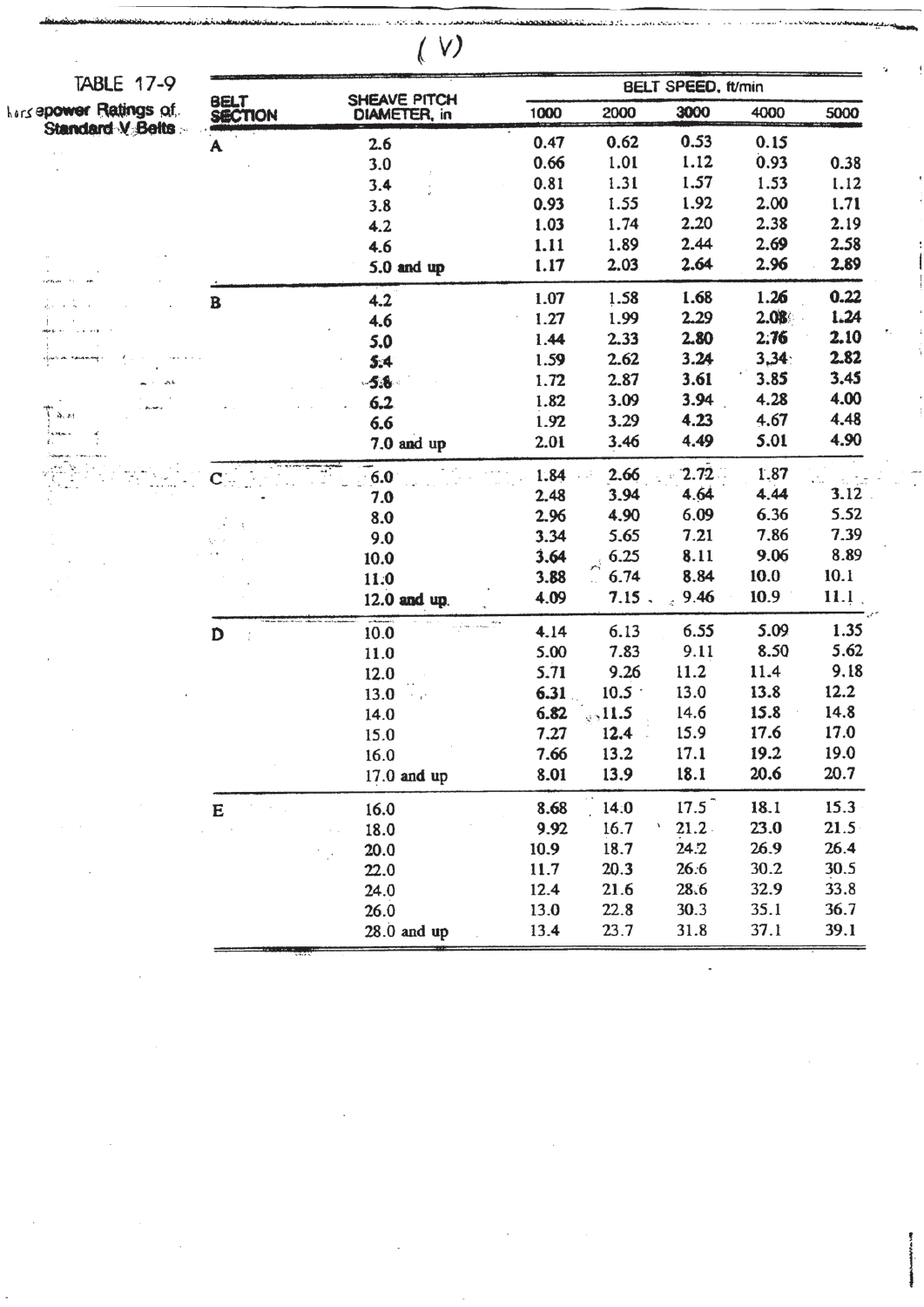

 $(\wedge)$ 

TABLE 21.4<br>Positive drive belts

سونې<br>سرچينې

FIGURE 21.8

The concept of pitch diameter of a positive drive sprecket. (Illustration courtesy Goodyear Industrial Products Division etc.)

| Pitch, in | Working tension, lb/in width | Weight, lb/ft (1 in wide) |  |  |  |
|-----------|------------------------------|---------------------------|--|--|--|
| 0.08      | 32                           | 0.016                     |  |  |  |
| 0.20      | 41                           | 0.046                     |  |  |  |
|           | 55                           | 0.064                     |  |  |  |
|           | $1 + 0$                      | 0.090                     |  |  |  |
| Ã         | 191                          | 0.210                     |  |  |  |
| 11        | 234                          | 0.27                      |  |  |  |

Courtesy Goodyear Tire and Rubber Company



Typical guide for selection of positive drive belts. (Courtesy Goodyear Industrial Products.)